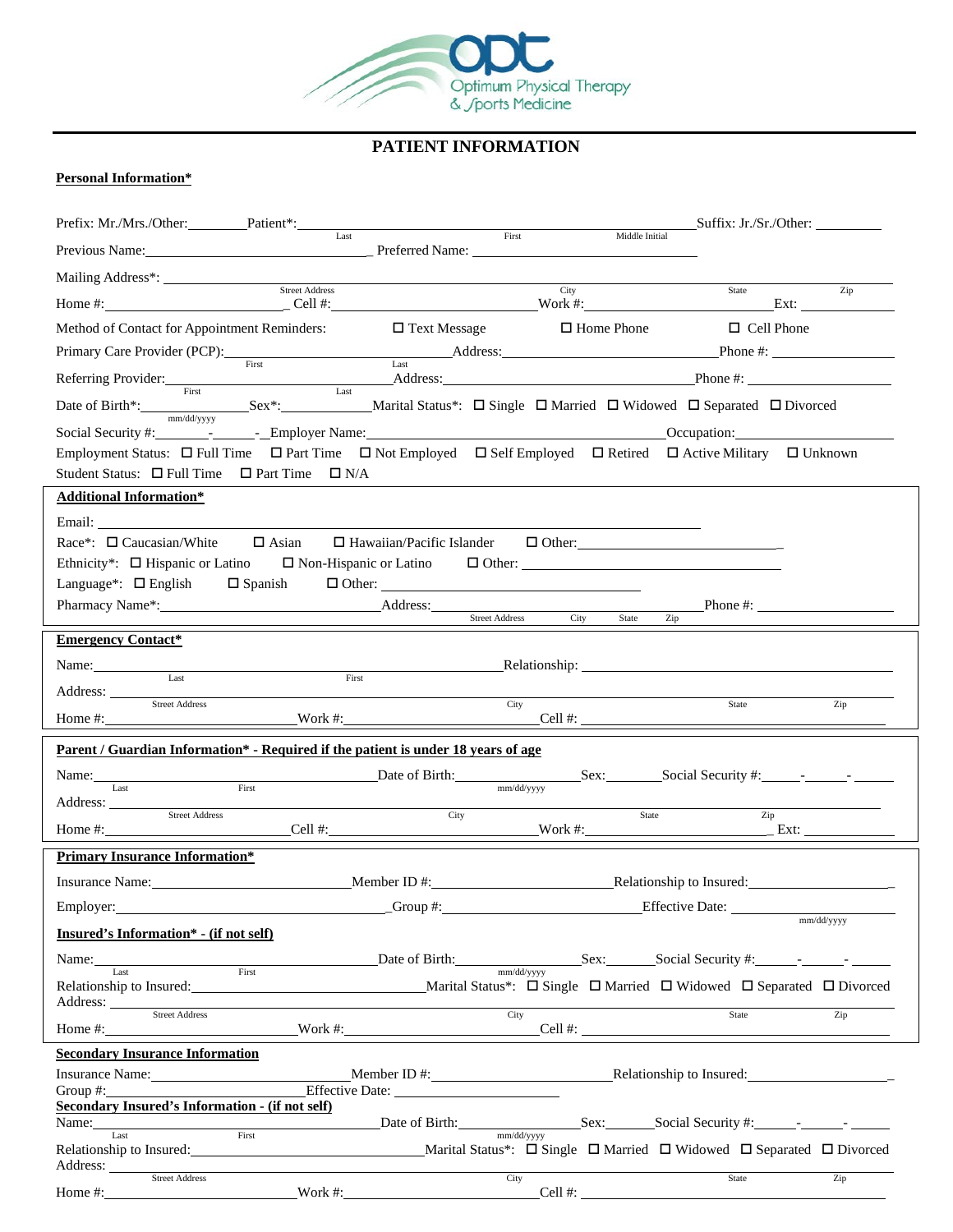#### **CONSENT INFORMATION**

I authorize my insurance benefits to be paid directly to the physician and I am financially responsible for all charges. I hereby consent to the release and re-disclosure of my medical record to enable or facilitate the collection, verification or settlement of my account for any amounts due from me or any third party payor, health maintenance organization, insurer or other health benefit plan. This consent applies to LMG, PC, or any of its affiliates or agents, lenders, or any third party servicer acting for LMG, PC or any of its affiliates. I also authorize LMG to test my blood for hepatitis and/or the AIDS virus, if in their opinion; an employee has suffered an exposure incident as a result of my treatment, as defined by the Occupational Safety and HealthAdministration**. X (Please initial)**

#### **NOTICE OF DEEMED CONSENT FOR HIV, HEPATITIS B OR C TESTING**

LMG is required by § 32.1-45.1 of the Code of Virginia (1950), as amended, to give you the following notice:

If any LMG health professional, worker or employee should be directly exposed to your blood or your body fluids in a way that may transmit disease, your blood will be tested for infection with human immunodeficiency virus (the "AIDS" virus), as well as for Hepatitis B and C. A physician or other health care provider will tell you the result of the test. Under Va. Code § 32.1- 45.1(A), you are deemed to have consented to the release of the test results to the person exposed. **X (Please initial)**

If you should be directly exposed to blood or body fluids of a LMG health care professional, worker or employee in a way that may transit disease, that person's blood will be tested for infection with human immunodeficiency virus (the "AIDS" virus), as well as for Hepatitis B and C. A physician or other health care provider will tell you and that person the result of the test. **X (Please initial)**

#### **MEDICATION HISTORY CONSENT**

I give permission for Loudoun Medical Group to access my pharmacy benefits data electronically through RXHub/SureScript. This consent will enable Loudoun Medical Group to:

- Determine the pharmacy benefits and drug co paysfor a patient's health plan. Check whether a prescribed medication is covered (in formulary) under a patient's plan.
- Display therapeutic alternatives with preference rank (if available) within a drug class for medications.
- Determine if a patient's health plan allows electronic prescribing to Mail Order pharmacies, and if so, e-prescribe to these pharmacies.
- Download a historic list of all medications prescribed for a patient by anyprovider.
- Also, this is notice that Loudoun Medical Group has consent to utilize the Virginia Prescription Monitoring Program on all patients prescribed controlled substances.
- In summary, we ask your permission to obtain formulary information, and information about other prescriptions prescribed by other providers using RXHub and Virginia Prescription Monitoring Program. **X (Please initial)**

**Signature of Patient, Parent/Legal Guardian, or Person ActingLoco Parentis Date**

**Relationship (if any)**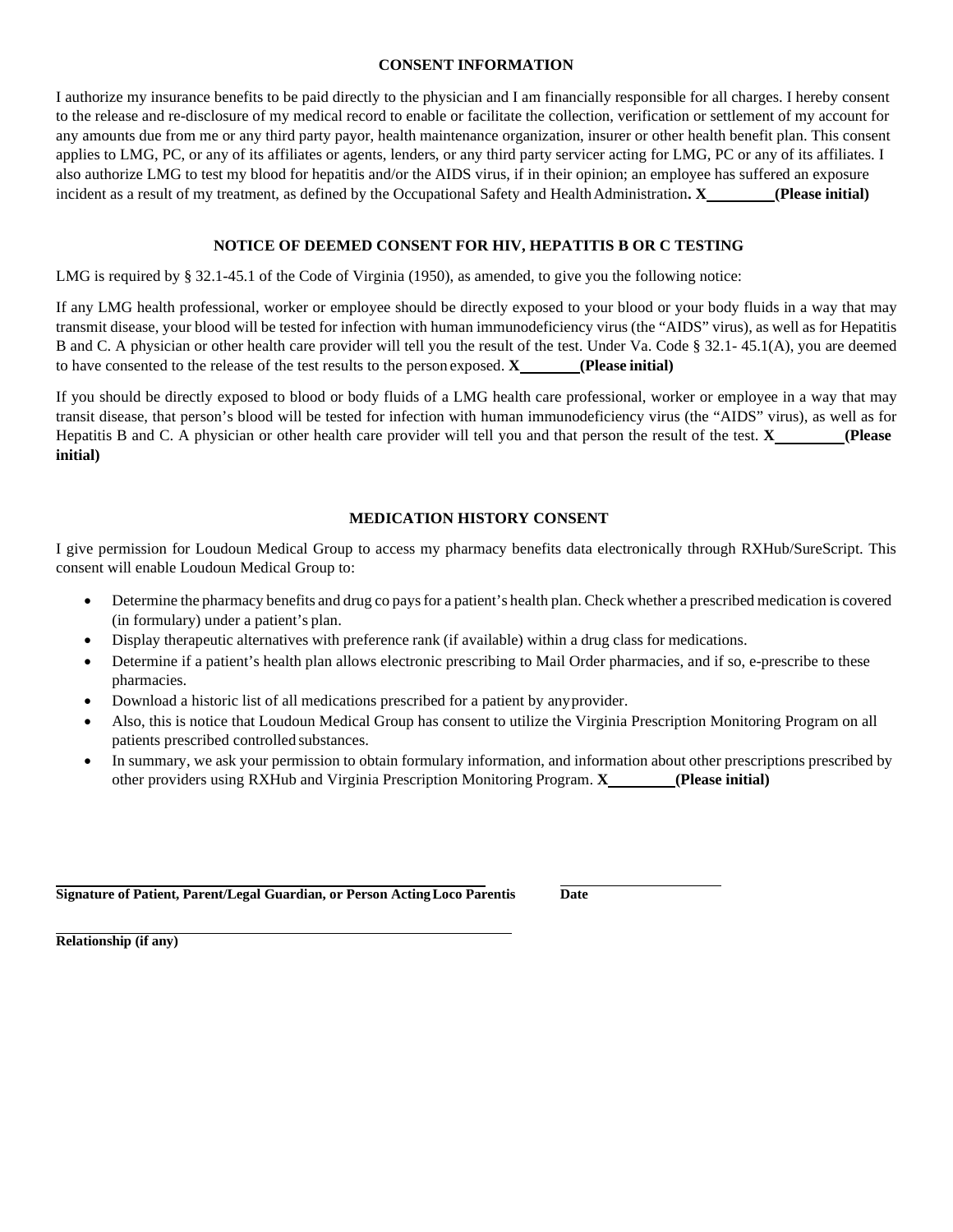

## **LOUDOUN MEDICAL GROUP Receipt of Notice of Privacy Practices Acknowledgement**

**\_\_\_\_\_\_\_\_\_\_\_\_\_\_\_\_\_\_\_\_\_\_\_\_\_\_\_\_\_\_** Patient's Name

I have a received a copy of Loudoun Medical Group's Notice of Privacy Practices and understand that the notice describes how my/the patient's medical information may be used and how access to this information may be obtained. I have also been given an opportunity to ask questions about the information provided in the Notice.

**Signature** 

Date: experience and the second state of the second state and the second state of the second state  $\sim$ 

Relationship to Patient (if Acknowledgement Form is executed by someone other than the Patient)

## **FOR OFFICE USE ONLY**

**I attempted to obtain the patient's/representative's signature in acknowledgement of this Receipt of Notice of Privacy Practices Acknowledgement, but was unable to do so as documented below:**

| Date | <b>Staff Initials</b> | <b>Reason</b>                                 |
|------|-----------------------|-----------------------------------------------|
|      |                       | <b>Refused to sign</b> (circle if applicable) |
|      |                       | Other:                                        |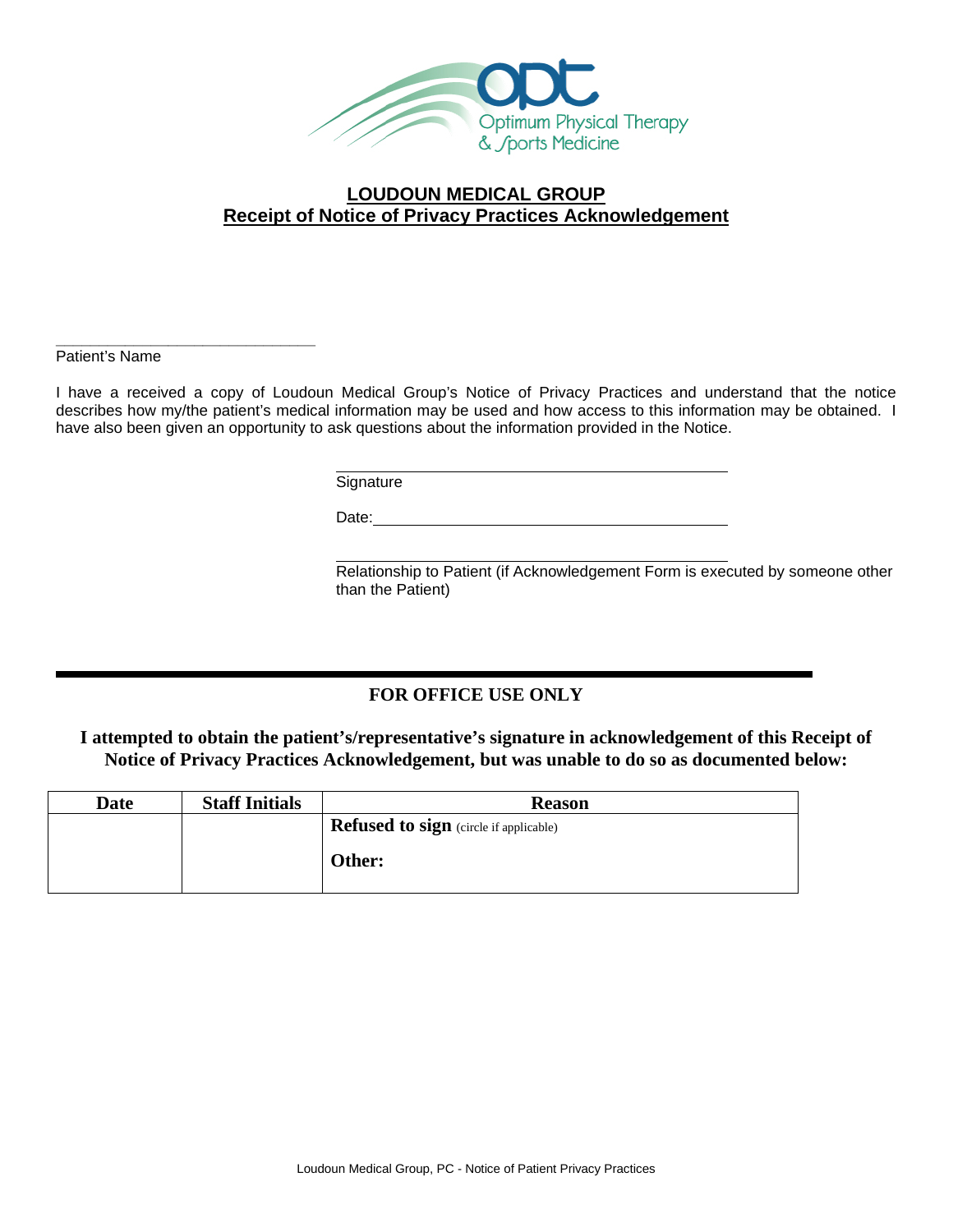# **LOUDOUN MEDICAL GROUP PC NOTICE OF PATIENT PRIVACY PRACTICES**

### **THIS NOTICE DESCRIBES HOW MEDICAL INFORMATION ABOUT YOU MAY BE USED AND DISCLOSED AND HOW YOU CAN GET ACCESS TO THIS INFORMATION. PLEASE REVIEW IT CAREFULLY.**

If you have any questions or comments about this Notice please contact:

Loudoun Medical Group, PC 224-D Cornwall St. N.W., Suite 403 Leesburg, VA 20176

### Our Privacy Officer is: Clara McAuley Nussbaum, Director of Compliance, 703-737-6010

### **Who Does this Notice Apply to?**

Loudoun Medical Group, PC ("LMG"), has published this Notice. It applies to everyone who works for Loudoun Medical Group, PC, including our employees, contractors, and volunteers.

#### **Why Do We Publish this Notice?**

LMG understands that information about you and your health is sensitive and personal. We are required by law to maintain the privacy of information we gather and use about our patients, and provide them with notices of our legal duties and privacy practices with respect to their information. We are also required to notify affected individuals of any breach of unsecured protected health information.

While we are committed to the privacy of our patients' information, in order to serve them we need to gather, keep and use records of this information. We sometimes also need to share information with other parties. This Notice is intended to let you know how we use and disclose your information.

This Notice is also to let you know about certain legal rights you have with respect to the information we hold about you. You have certain rights to review and obtain a copy of our records of information about you. You may also request that we amend these records, and may ask us to account for certain disclosures we may have made of information about you. Requests for amendments and requests for accountings must be made in writing and directed to the Privacy Officer.

### **When Is This Notice Effective?**

We are required to comply with the terms of this Notice while it is in effect. We reserve the right to change the terms of this Notice, and make the new terms effective for all information to which this Notice applies. This Notice will be in effect from until the date we publish an amended Notice. If we do publish an amended Notice, we will notify you at your next visit. We will also publish the amended Notice in our offices, and will publish it on our web site if we maintain one.

### **What Information Does this Notice Cover?**

This Notice covers all information in our written or electronic records which concerns you, your health care, and payment for your health care. It also covers information we may have shared with other organizations to help us provide your care, get paid for providing care, or manage some of our administrative operations.

### **When Can We Use or Disclose Information About You?**

• *Treatment*. We may use or disclose information about you for treatment purposes to doctors, nurses, technicians, medical students or other individuals who work in our practice who are involved in providing you with health care. We may also disclose information about you to organizations and individuals involved in your care who are outside of our practice, such as consulting physicians, laboratories, social workers, and so on.

For example, if we refer you to another physician or a hospital for specialty services, we will provide that physician or hospital with all clinical information, which might be necessary or helpful to help them provide you with the right care. Or, if we need to send a sample of your blood to a laboratory for analysis, we will provide the laboratory with the information they need to process your blood correctly.

These are only examples, and we may use or disclose information about you to provide you proper treatment in many other ways.

• *Payment*. We may use or disclose information about you for payment purposes to our clerks and officers involved in billing and claims payment. We may also disclose such information to your health plan or other party financially responsible for your care, or to claims and billing services if necessary.

For example, if you are covered by a health plan we cannot get paid for the services we provide you unless we submit information in a claim. This might include detailed clinical information, depending on the kind of plan and claim. This is only an example, and there may be many other ways in which we may use or disclose information about you in

Loudoun Medical Group, PC - Notice of Patient Privacy Practices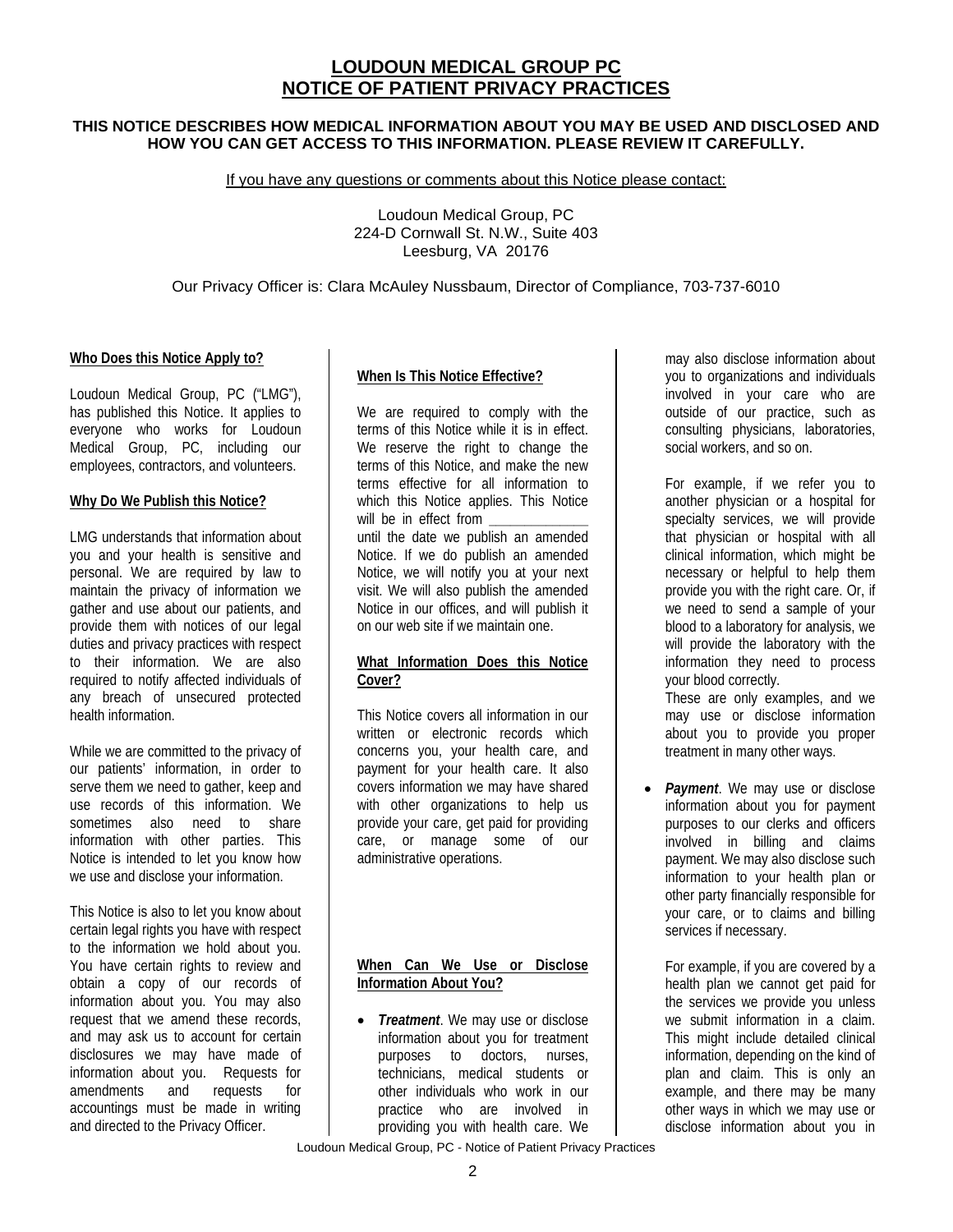connection with payment for your care.

• *Health care operations*. We may use or disclose information about you for operations in connection with our practice. These activities might include practice quality improvement, training of medical students, insurance underwriting, medical or legal review, and business planning or administration of our practice.

For example, we may wish to review the quality of care you receive, in order to help us deliver the best care we can. Or, we may audit our management practices so we can become more efficient. These are only examples, and we may use or disclose information about you for health care operations in many other ways.

We may also use and disclose information about you in the following situations, without your prior authorization:

- To a public health agency, for<br>purposes such as controlling such as controlling disease.
- In case of suspected child abuse, to the appropriate governmental authority.
- In other cases of suspected abuse, neglect or domestic violence, to the appropriate governmental authority, with your agreement or if required by law, or if you are incapacitated or it appears necessary to prevent serious harm to you or others.
- Unless you object, to friends or family members who are involved in your medical care.
- Unless you object, to notify, or to assist in notifying, a family member or friend of your location or condition.
- To health oversight authorities, for regulatory, licensing and other legal

purposes.

- In litigation and legal proceedings, subject to certain requirements controlling the terms of the disclosure.
- To law enforcement agencies, subject to applicable legal requirements and limitations.
- We may disclose health information to the extent authorized by and to the extent necessary to comply with laws relating to workers' compensation or other similar programs established by law.
- To Funeral Directors/Medical Examiners/Coroners in the event of your death.
- When required by Federal, State or Local law.
- For medical research purposes, subject to your authorization or approval by an institutional review board or privacy board.
- If you are in the United States military, national security or intelligence, Foreign Service, to your authorized superiors or other authorized federal officials.

We may contact you for information to support your health care, including appointment reminders, information about alternative treatments, and healthrelated services, which may be of interest to you. We will routinely contact patients via telephone at home and/or work and, unless otherwise requested, may leave messages on the appropriate voice mail or answering service regarding appoint-ments. *Please advise us if you do not wish to receive such communications*, and we will not use or disclose your information for such purposes. If you wish not to receive this kind of communication, you must advise the Privacy Officer in writing at the address given above.

Most uses and disclosures of psychotherapy notes and most uses and disclosures of your information for marketing purposes will require your written authorization. Further, LMG would typically be required to obtain your written authorization in order to sell your information. Except for uses and disclosures described in this notice, we may not use or disclose information about you for any other purpose without your written authorization.

### **What Legal Rights Do You Have In Connection With Your Information?**

• Right to Inspect and Copy. You have the right to inspect or obtain copies of your medical information. To inspect and copy medical information, you must submit your request in writing to the Privacy Officer at the address set forth above. If you request a copy of the information, there will be a charge based on our costs.

We may deny your request to inspect and copy in certain very limited circumstances. If you are denied access to medical information, you may request that the denial be reviewed by another licensed health care professional. We will comply with the outcome of the review.

• Right to Amend. If you feel that medical information we have about you is incorrect or incomplete, you may ask us to amend the information. You have the right to request an amendment for as long as we keep the information.

To request an amendment, your request must be made in writing and submitted to the Privacy Officer at the address set forth above. In addition, you must provide a reason that supports your request.

We may deny your request for an amendment if it is not in writing or does not include a reason to support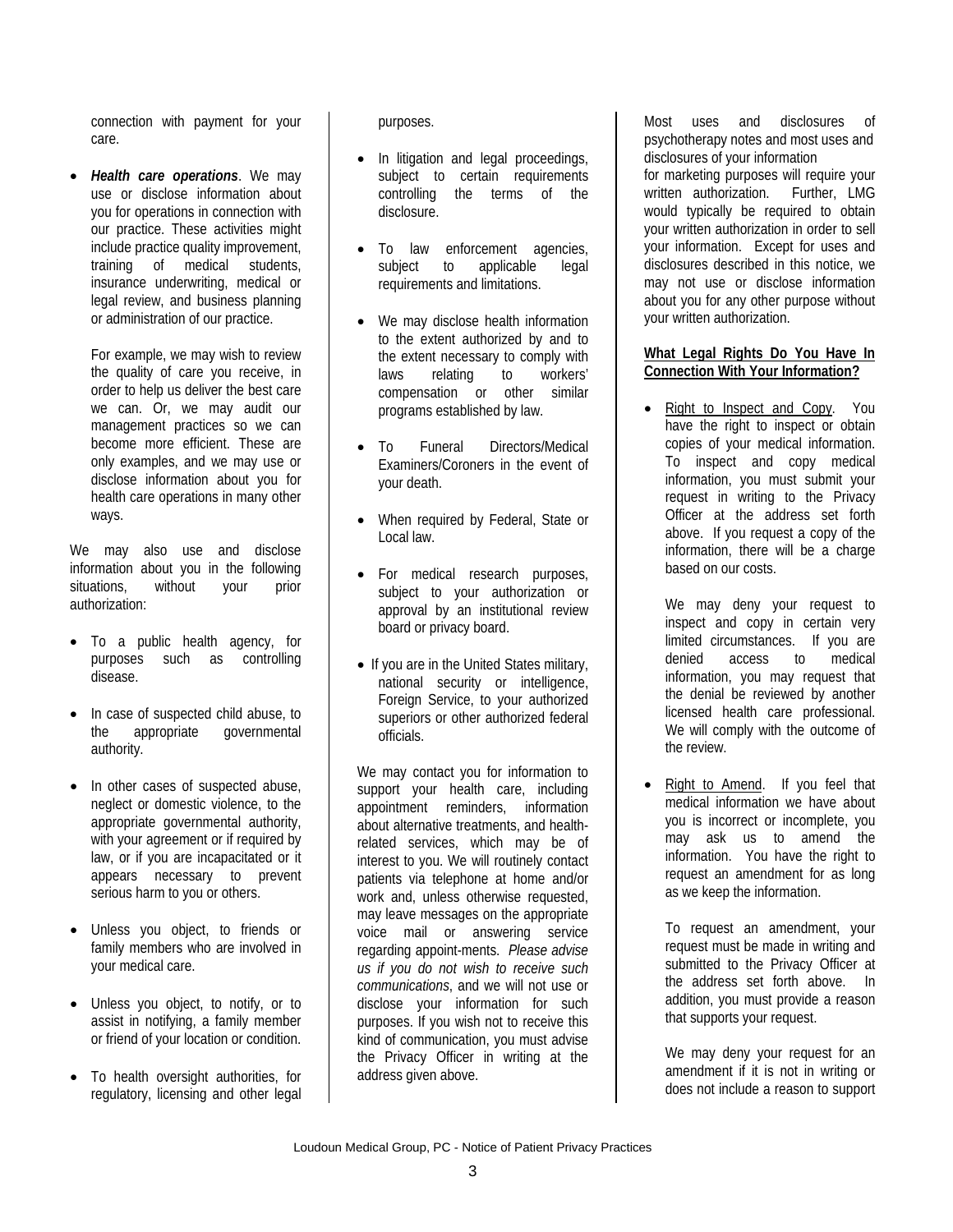the request. In addition, we may deny your request if you ask us to amend information that:

- Was not created by us, unless the person or entity that created the information is no longer available to make the amendment;
- Is not part of the medical information kept by or for LMG;
- Is not part of the information which you would be permitted to inspect and copy; or
- Is accurate and complete.

You will be informed of the decision regarding any request for amendment of your medical information and, if we deny your request for amendment, we will provide you with information regarding your right to respond to that decision.

• Right to an Accounting of Disclosures. You have the right to request an accounting of disclosures we have made of your medical information. The accounting of disclosures typically would not list disclosures we made of medical information about you that were made for purposes of treatment, payment, or health care operations and that were made in response to a specific authorization from you.

To request this list or accounting of disclosures, you must submit your request in writing to the Privacy Officer at the address set forth above. Your request must state a time period for which you want the accounting (which may not be longer than six years prior to the request).

• Right to Request Restrictions. You have the right to request a restriction or limitation on the medical information we use or disclose about you for treatment, payment or health care operations. You also have the

right to request a limit on the medical information we disclose about you to someone who is involved in your care or the payment for your care, like a family member or friend. For example, you could ask that we not use or disclose information about a surgery you had.

We are not required to agree to a requested restriction, unless (i) you are requesting that we not disclose information to a health plan for payment or health care operations of the health plan, and (ii) the information pertains solely to an item or service for which you or someone other than the health plan has already paid in full. If we do agree to a requested restriction, we will comply with your request unless the information is needed to provide you emergency treatment. Additionally, even when we do not agree to a requested restriction, health information about you may only be disclosed to family or friends if, in the exercise of professional judgment, we believe it is in your best interest to have such information disclosed. However, under such circumstances, where practical, you will be given the opportunity to object to any such disclosure.

To request restrictions, you must make your request in writing to the Privacy Officer at the address set forth above.

• Right to Request Confidential Communications. You have the right to request that we communicate with you about medical matters in a certain way or at a certain location. For example, you can ask that we only contact you at work or by mail.

To request confidential communications, you must make your request in writing to the Privacy Officer at the address set forth above. Your request must specify how or where you wish to be contacted.

- Right to a Paper Copy of This Notice. You have the right to a paper copy of this notice. You may ask us to give you a copy of this notice at any time. Even if you have agreed to receive this notice electronically, you are still entitled to a paper copy of this notice.
- Complaints. If you believe your privacy rights have been violated, you may file a complaint with LMG or with the Secretary of the Department of Health and Human Services. To file a complaint with LMG, contact the Privacy Officer at the phone number or address set forth above. All complaints to the Department of Health and Human Services must be submitted in writing. We will not retaliate against you for filing a complaint.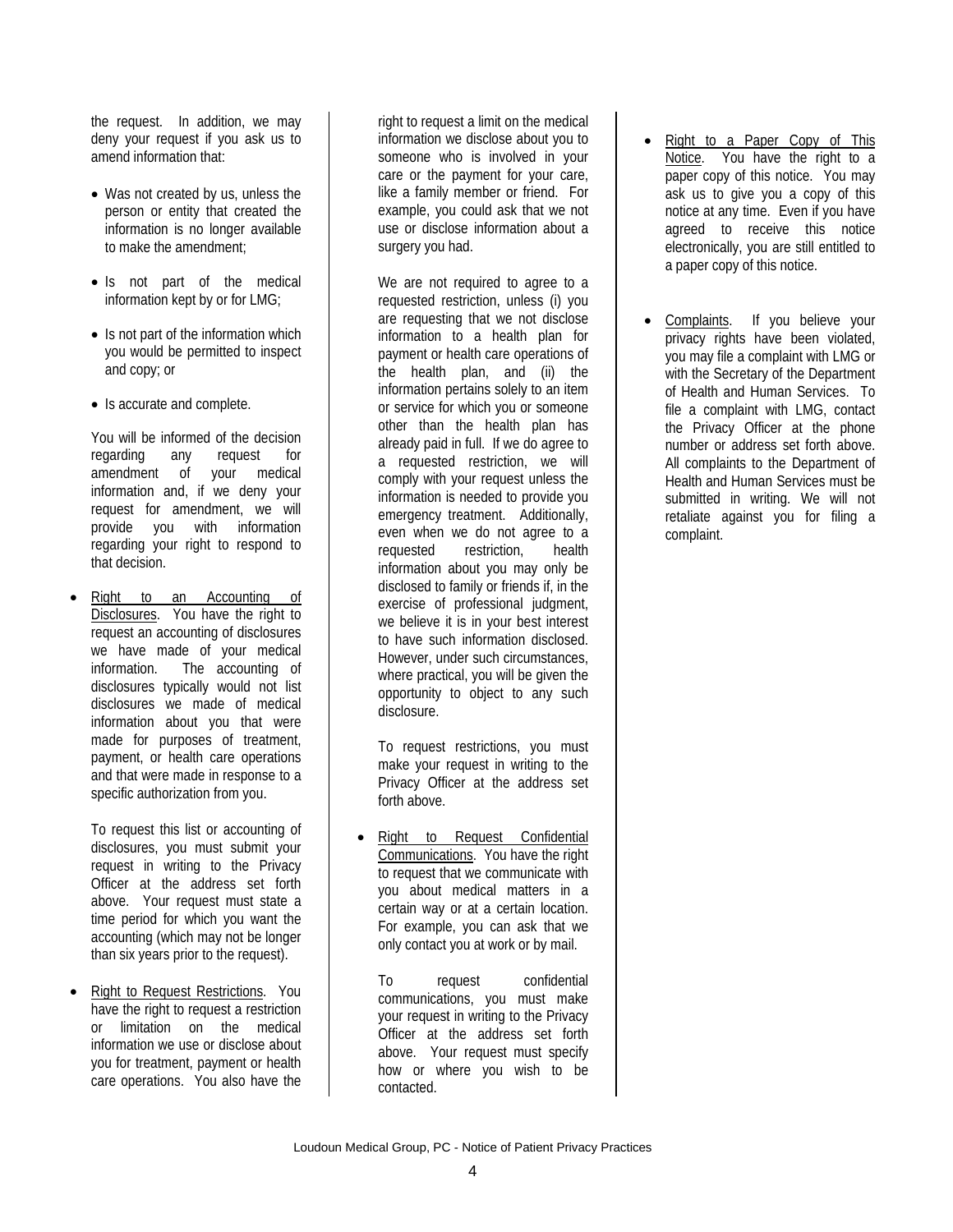

# **Cancellation and No-Show Policy**

Due to the high demand and the general nature of Physical Therapy, it is important to keep your scheduled appointments or provide sufficient notice of cancellations. Optimum Physical Therapy's Cancellation and No-Show Policy is listed below.

After the first offense, a fee of \$50.00 will be charged for all missed appointments or appointments canceled without 24-hours' notice.

By signing this form, I acknowledge the above stated policy and assume responsibility for my missed appointment(s) cancelled without 24-hours' notice.

Patient/Guardian Signature Date Date Date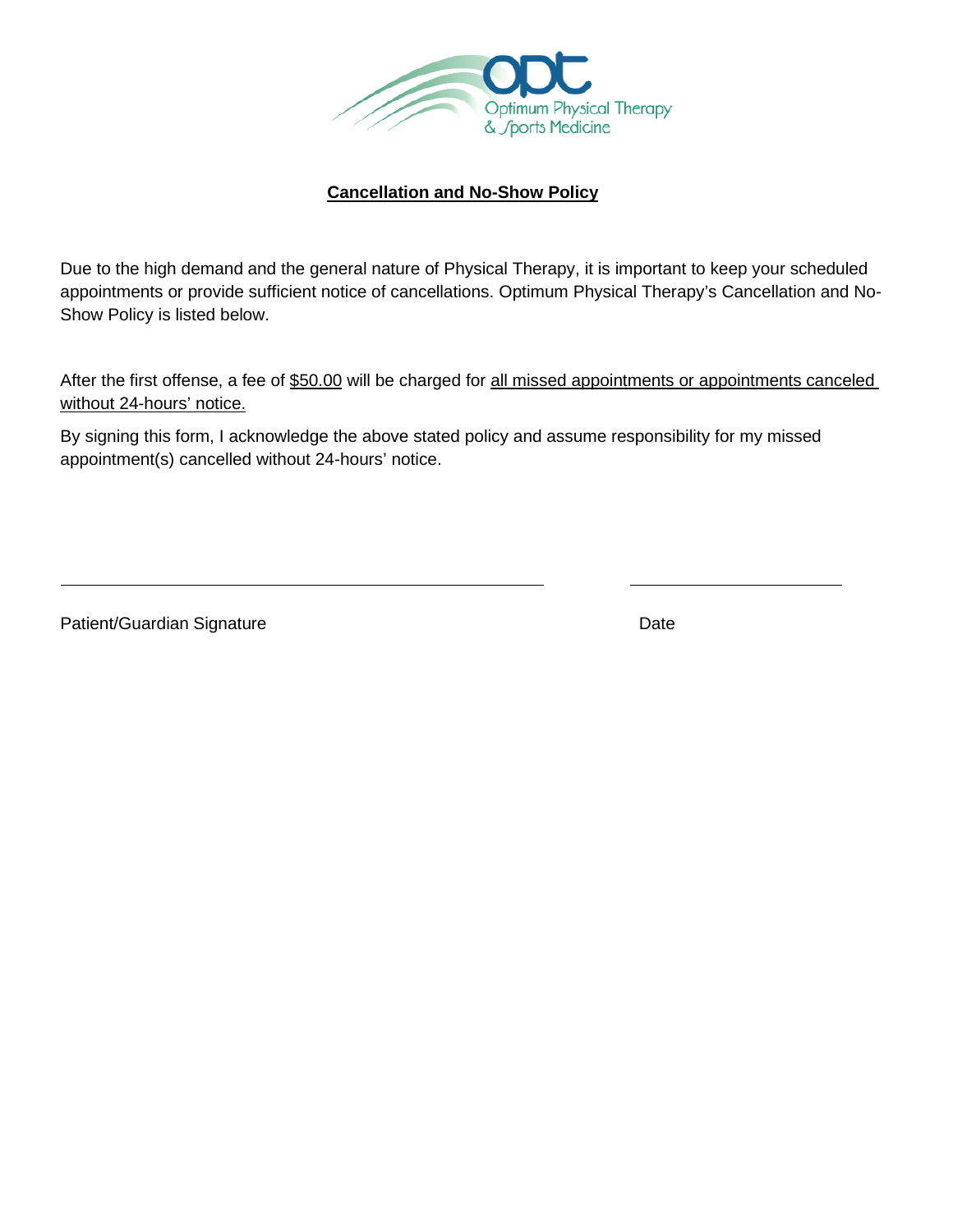

# **PHYSICAL THERAPY MEDICAL SCREENING QUESTIONAIRE**

| Name:                                                                                                | Date of Birth: Age:                                                                        |                                                 |
|------------------------------------------------------------------------------------------------------|--------------------------------------------------------------------------------------------|-------------------------------------------------|
| Are you latex sensitive? $\Box$ YES $\Box$ NO<br>Do you have a pacemaker? $\square$ YES $\square$ NO | Do you smoke? $\square$ YES $\square$ NO                                                   |                                                 |
|                                                                                                      | FOR WOMEN: Are you currently pregnant or think you might be pregnant? $\Box$ YES $\Box$ NO |                                                 |
| Have you RECENTLY noted any of the following? (Check all that apply.)                                |                                                                                            |                                                 |
| $\Box$ fatigue                                                                                       | $\Box$ dizziness/lightheadedness                                                           | $\Box$ difficulty swallowing                    |
| $\Box$ numbness/tingling                                                                             | $\Box$ shortness of breath                                                                 | $\Box$ cough                                    |
| $\Box$ constipation                                                                                  | $\Box$ weight loss/gain                                                                    | $\Box$ falls                                    |
| fever/chills/sweats                                                                                  | $\Box$ heartburn/indigestion                                                               | $\Box$ changes in bowel/bladder                 |
| muscle weakness                                                                                      | $\Box$ fainting                                                                            | function                                        |
| diarrhea<br>□.                                                                                       | $\Box$ difficulty maintaining balance                                                      | $\Box$ headaches                                |
| $\Box$ nausea/vomiting                                                                               | while walking                                                                              |                                                 |
|                                                                                                      | Have you EVER been diagnosed with any of the following conditions? (Check all that apply.) |                                                 |
| □<br>cancer                                                                                          | $\Box$ pneumonia                                                                           | $\Box$ anemia                                   |
| $\Box$ depression                                                                                    | $\Box$ multiple sclerosis                                                                  | $\Box$ kidney problem/infection                 |
| thyroid problems<br>ப                                                                                | $\Box$ circulation problems                                                                | $\Box$ liver problems                           |
| $\Box$ heart problems                                                                                | $\Box$ rheumatoid arthritis                                                                | $\Box$ bone or joint infection                  |
| lung problems<br>□                                                                                   | $\Box$ epilepsy                                                                            | $\Box$ hepatitis                                |
| diabetes<br>□                                                                                        | $\Box$ blood clots                                                                         | $\Box$ sexually transmitted                     |
| chest pain/angina                                                                                    | $\Box$ other arthritic condition                                                           | disease/HIV                                     |
| tuberculosis<br>□<br>osteoporosis<br>ப                                                               | $\Box$ eye problem/infection<br>$\Box$ stroke                                              | $\Box$ chemical dependency (i.e.<br>alcoholism) |
| $\Box$ high blood pressure                                                                           | $\Box$ bladder/urinary tract infection                                                     | $\Box$ pelvic inflammatory disease              |
| $\Box$ asthma                                                                                        | $\Box$ ulcers                                                                              |                                                 |
|                                                                                                      |                                                                                            |                                                 |

### **Has anyone in your immediate family (parents, brothers, sisters) EVER been diagnosed with any of following conditions? (Check all that apply.)**

| $\Box$ cancer                                                                                       | $\Box$ tuberculosis   | $\Box$ stroke                                                                                                            | $\Box$ depression          |
|-----------------------------------------------------------------------------------------------------|-----------------------|--------------------------------------------------------------------------------------------------------------------------|----------------------------|
| $\Box$ diabetes                                                                                     | $\Box$ heart problems | $\Box$ thyroid problems                                                                                                  | $\Box$ high blood pressure |
| During the past month have you been feeling down, depressed or hopeless? $\square$ YES $\square$ NO |                       |                                                                                                                          |                            |
|                                                                                                     |                       | During the past month have you been bothered by having little interest or pleasure in doing things? $\Box$ YES $\Box$ NO |                            |

\_\_\_\_\_\_\_\_\_\_\_\_\_\_\_\_\_\_\_\_\_\_\_\_\_\_\_\_\_\_\_\_\_\_\_\_\_\_\_\_\_\_\_\_\_\_\_\_\_\_\_\_\_\_\_\_\_\_\_\_\_\_\_\_\_\_\_\_\_\_\_\_\_\_\_\_\_\_\_\_\_\_\_\_\_\_\_\_\_\_\_\_\_\_\_\_\_\_\_\_\_\_\_

If yes to either, is this something with which you would like help?  $\Box$  YES  $\Box$  YES, but NOT today  $\Box$  NO

Please list any medication you are currently taking (INCLUDING pills, injections, and/or skin patches):

\_\_\_\_\_\_\_\_\_\_\_\_\_\_\_\_\_\_\_\_\_\_\_\_\_\_\_\_\_\_\_\_\_\_\_\_\_\_\_\_\_\_\_\_\_\_\_\_\_\_\_\_\_\_\_\_\_\_\_\_\_\_\_\_\_\_\_\_\_\_\_\_\_\_\_\_\_\_\_\_\_\_\_\_\_

Have you ever taken steroid medications for any medical conditions?  $\square$  YES  $\square$  NO

l

Have you ever taken blood thinning or anticoagulant medications for any medical conditions?  $\Box$  YES  $\Box$  NO